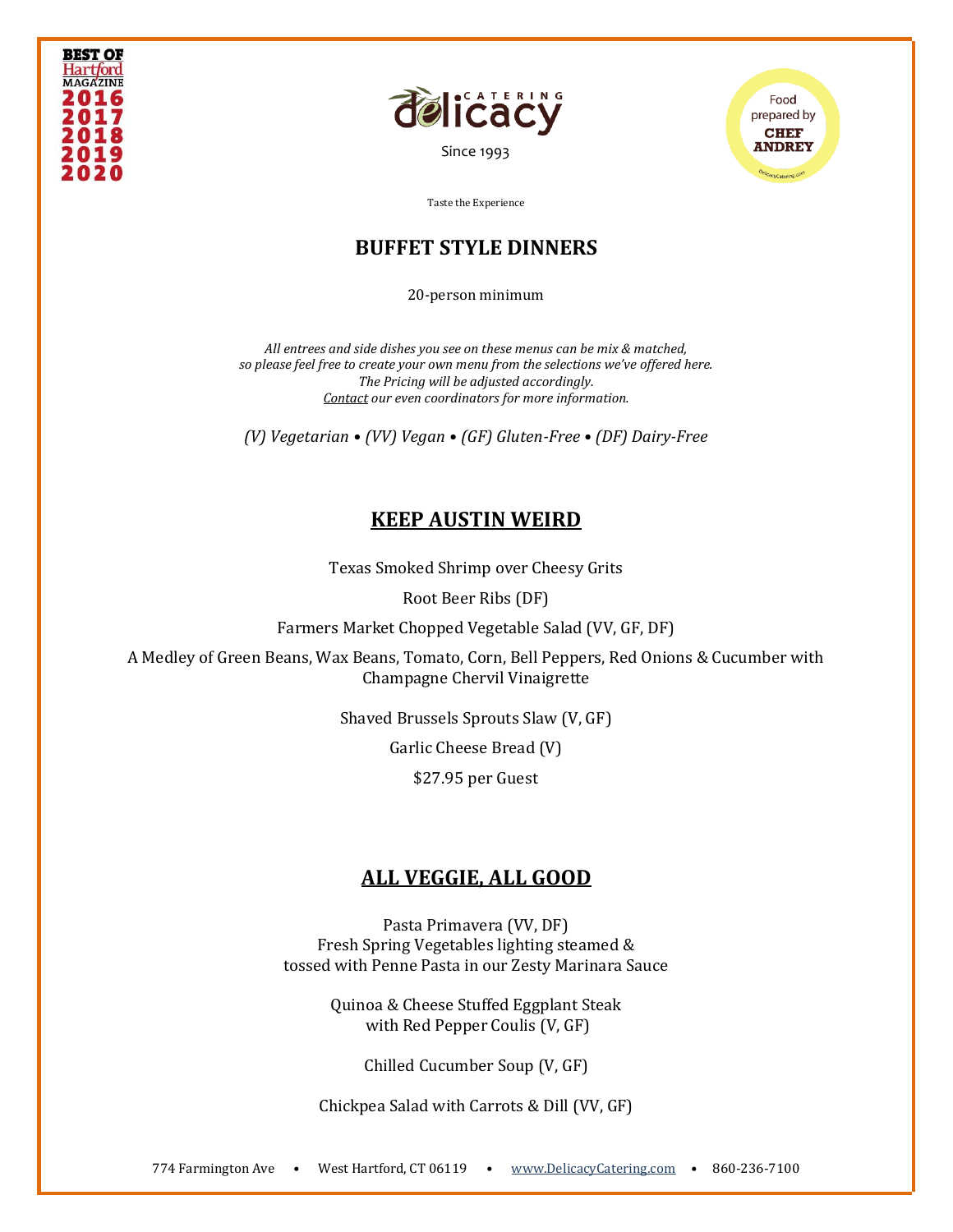





Curly Endive & Frisee Salad (V, GF) with Blackberries, Sunflower Seeds, Goat Cheese & White Balsamic Vinaigrette

\$25.95 Per Guest

# **EATALY**

Fresh Mozzarella & Basil Stuffed Frenched Breast of Chicken with Bruschetta Topping (GF)

Artichoke Arugula Pesto Orecchiette with Peas (V)

Carrot Coins, Zucchini & Yellow Squash tossed with Lemon Thyme Butter (V, GF)

Simple Garden Salad (VV, GF, DF) Iceberg & Romaine Lettuces tossed with Tomato Wedges, Fresh Sliced Cucumbers, Shredded Carrot & Red Cabbage served with choice of Ranch Dressing (V) or Balsamic Vinaigrette (VV, GF, DF)

Herbed Focaccia (V, DF) with Olive Oil & Grated Parmesan

\$28.95 per Guest

### **MMM…**

Sous Vide Pork Tenderloin with Charred Lemon Blueberry Gastrique (GF)

Boneless Chicken Breasts with Leek, Shallot & Carrot in a Riesling Cream Sauce

Parslied Red Skin Potatoes (V, GF)

Apricot Glazed Brussels Sprouts (VV, GF, DF)

Spinach Salad (V, GF)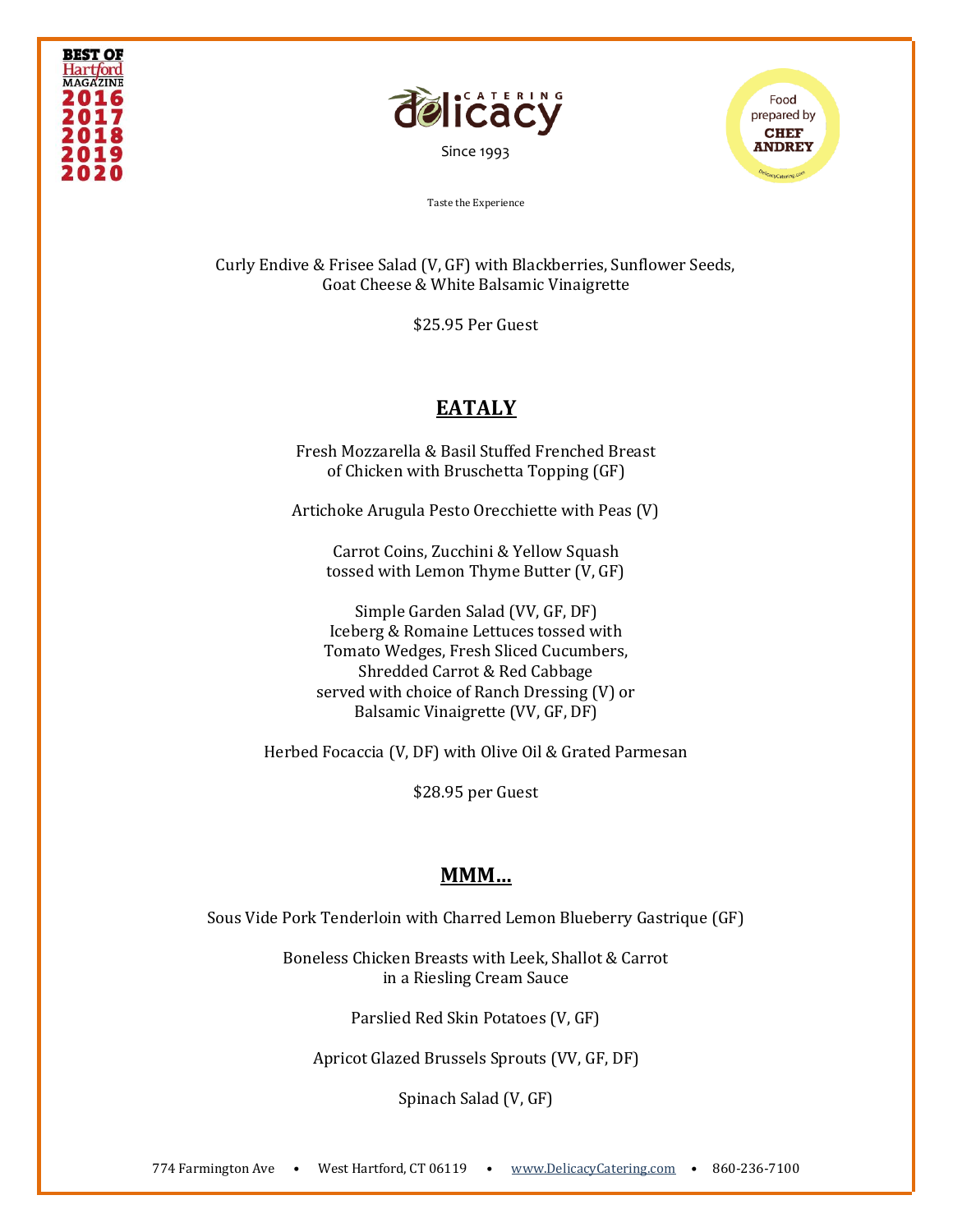



[Since 1993](file:///C:/Users/DelicacyCatering/Dropbox/DELCATERING/1%20Stationary/delicacycatering.com)



Taste the Experience

with Caramelized Onion, Crumbled Bleu Cheese, Sliced Strawberries, Candied Walnuts & Poppy seed Dressing

\$29.95 per Guest

### **CAMPO E RUSCELLO**

Italian Stuffed Flank Steak Board Spinach, Red Pepper, Pesto, Pomodoraccio Tomatoes

Salmon en Papillote (GF, DF) Leeks, Carrots, White Wine, Tarragon

Fingerling Potato Salad (VV, GF, DF) Capers, Shallots, Chervil Vinaigrette

Beet Salad (V, GF) Beets, Strawberries, Scallions, Goat Cheese

Olive Bread (V) with Olive Oil & Herbed Butter

\$34.95 per Guest

#### **CUBANO MAMBO**

Mojo Pork Enchiladas with Queso Fresco (GF)

Cuban Spiced Chicken Stew (GF, DF) Peppers, Potatoes, Tomatoes, White Wine

Chorizo Plantain Rice (GF)

Mojito Grilled Fruit Salad (VV, GF, DF)

Chipotle Lime Corn Chips (VV, GF, DF) with Grilled Pineapple Salsa & Sweet Heat Guacamole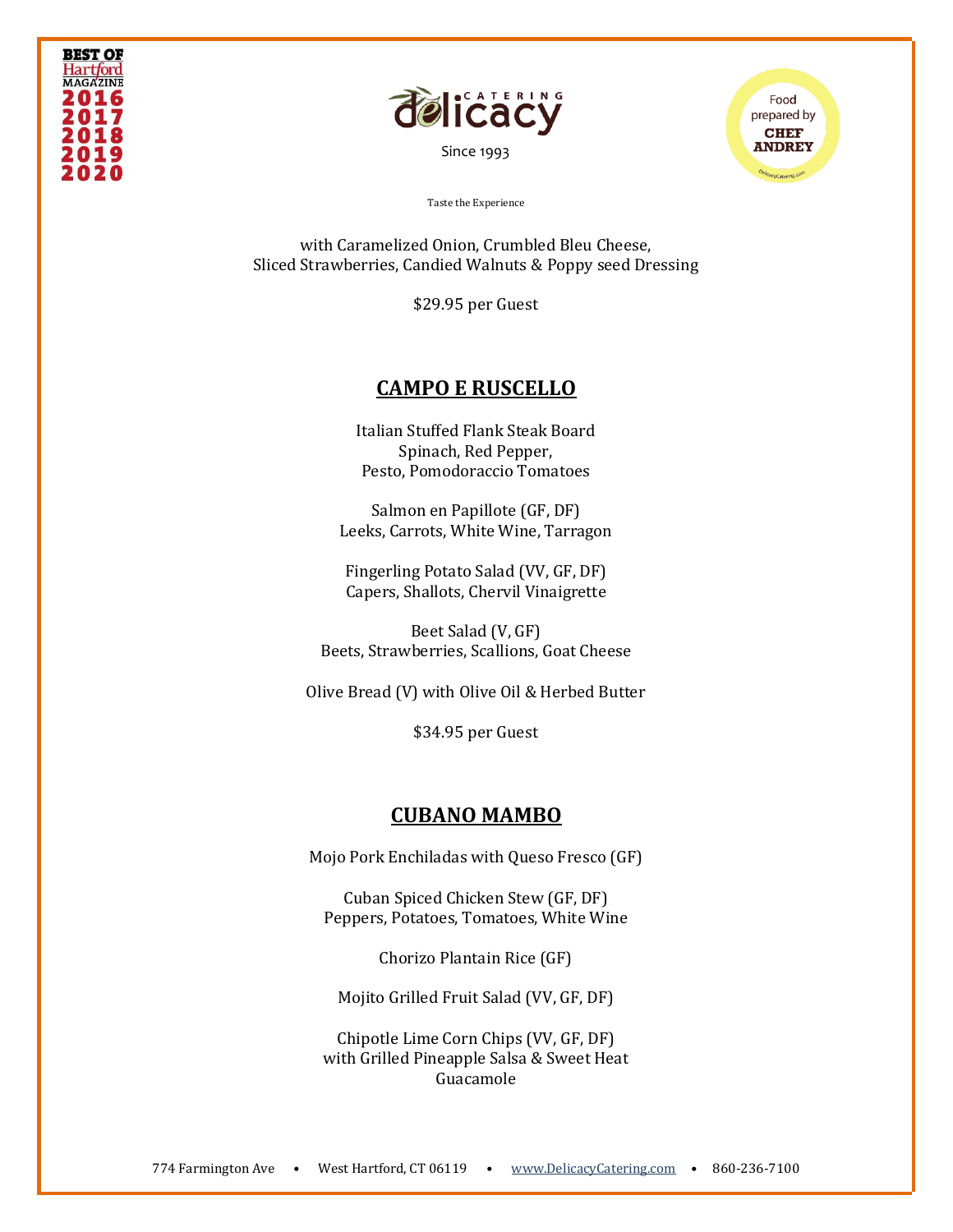



[Since 1993](file:///C:/Users/DelicacyCatering/Dropbox/DELCATERING/1%20Stationary/delicacycatering.com)



Taste the Experience

\$25.95 per Guest

### **SEOUL FOOD**

Chili Lime Salmon (GF) Honey, Garlic, Cumin

Korean BBQ Ribs (DF)

Chinese Shrunken Green Beans (VV, DF) Stir Fried

Whole Wheat Linguini Pasta Salad (V, DF) with Bean Sprouts, Pea Pods, Carrot, Rice Wine Vinaigrette

Kale Salad (V, DF) with Spinach, Shiitake, Water Chestnuts, Toasted Cashews, Mandarin Oranges & Black Sesame Miso Vinaigrette

\$25.50 per Guest

### **A SIMPLE TUSCAN SUPPER**

Pappardelle Pasta with Bolognese Sauce served with Parmigiano-Reggiano

Tilapia in Lemon Herb Pan Sauce (GF)

Italian Garden Salad (VV, GF, DF) with Romaine & Spinach, Pepperoncini, Zucchini & Thinly Sliced Red Onion in Italian Vinaigrette

Herbed Ciabatta Dinner Rolls with Garlic Herb Butter (V)

\$22.95 per Guest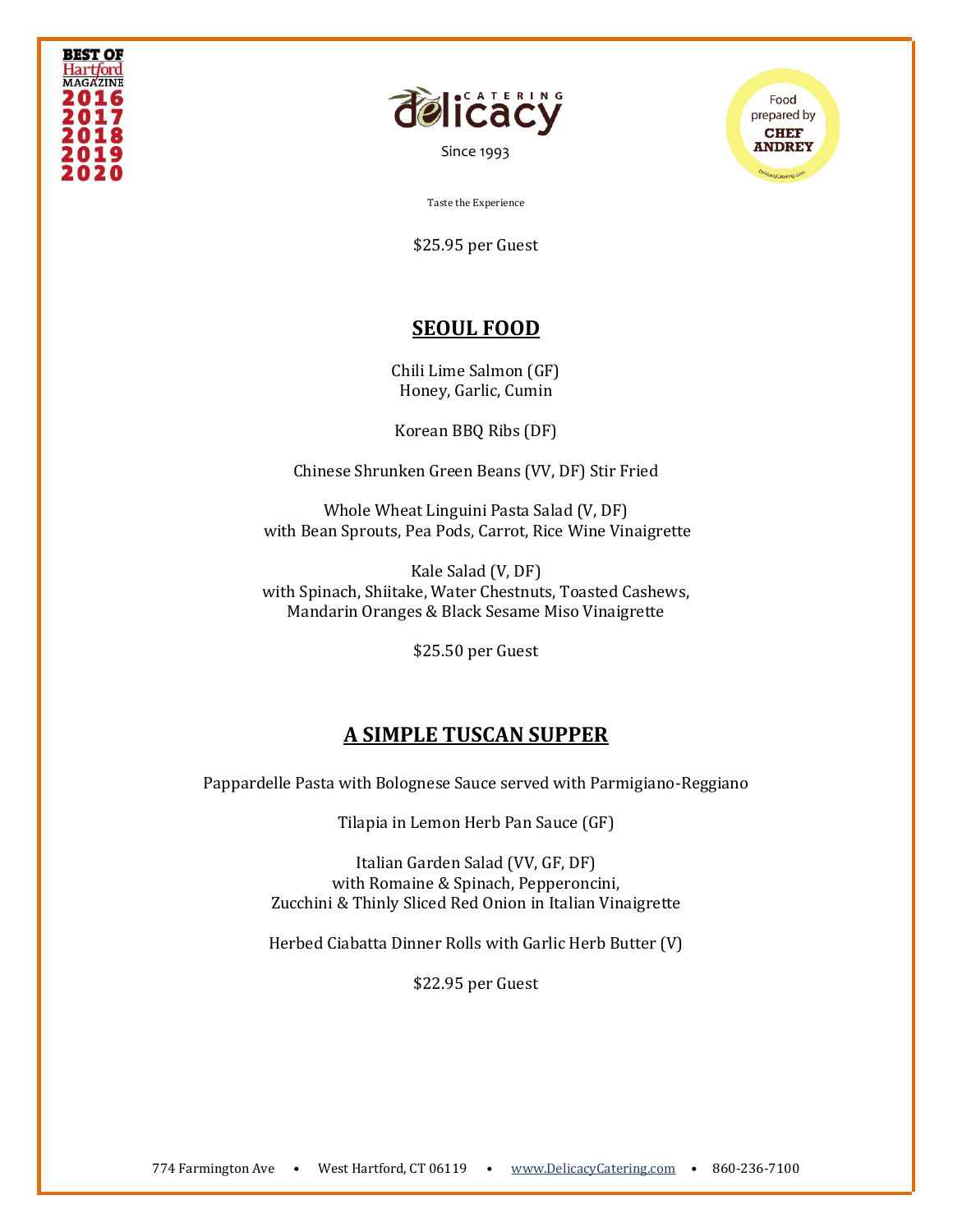





### **UPSCALE COMFORT**

Beef, Pork & Bison Meatloaf with Charred Tomato Sauce (DF)

Lobster Macaroni & Cheese with Smoked Gouda & Peas

Sautéed Spinach with Garlic (V, GF)

Farmers Market Chopped Vegetable Salad (VV, GF, DF) A Medley of Green Beans, Wax Beans, Tomato, Corn, Bell Peppers, Red Onions & Cucumber with Champagne Chervil Vinaigrette

Full Size Cornbread Muffins with Cinnamon Honey Butter (V)

\$27.95 Per Guest

# **AUTUMN HARVEST**

Blood Orange Mojo Pork Tenderloin over Plantain Puree (GF)

Bone-In Farm to Table Chicken (GF, DF) Brown Sugar, Garlic & Lemon Juice

Elotes (V, GF) Mexican Corn with Parmesan & Cotija Cheeses, Mayonnaise, Lime Juice & Cayenne Pepper

Sautéed Green Beans (VV, GF, DF) tossed with Extra Virgin Olive Oil, Sea Salt, Cracked Pepper & Lemon Zest

Simple Garden Salad (VV, GF, DF) Iceberg & Romaine Lettuces tossed with Tomato Wedges, Fresh Sliced Cucumbers, Shredded Carrot & Red Cabbage served with choice of Ranch Dressing (V) or Balsamic Vinaigrette (VV, GF, DF)

\$25.95 per Guest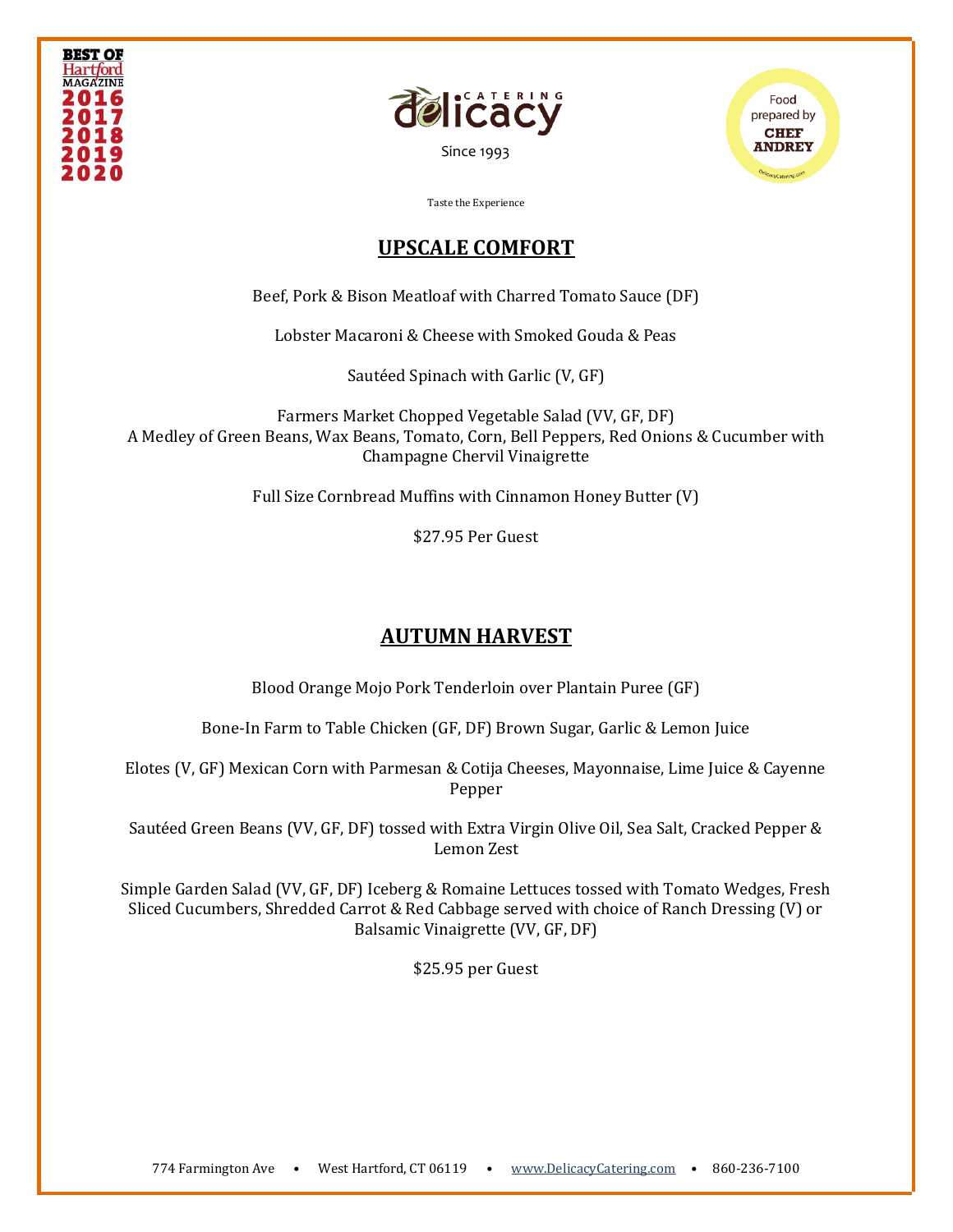





# **AMERICANA**

Red Wine Braised Beef Pot Roast in Mushroom Bordelaise (GF, DF)

Baked Shrimp Scampi over Roasted Leeks, Shallots & Fennel topped with Buttered Bread Crumbs

Red Skinned Smashed Potatoes (V, GF)

Herbed Corn & Edamame Succotash (VV, GF, DF)

Biscuits with Cinnamon Honey Butter (V)

\$28.95 per Guest

# **BIG DELICIOUS WORLD**

Quinoa Pilaf Stuffed Peppers (VV, DF)

Caramelized Cauliflower Au Gratin (V)

Brown Butter Seared Potato Gnocchi (V)

Lentil Medley with Pine Nuts, Kale & Golden Raisins (VV, GF, DF)

Fresh Baby Spinach (V, GF) with Roasted Yellow Beets, Toasted Pecans, Sliced Pears, Crumbled Goat Cheese & Halved Grape Tomatoes with Mustard Maple Vinaigrette

\$25.95 per Guest

# **NOT YOUR FATHER'S CHICKEN & RIBS**

Maple Bourbon Glazed Rib Cuts (GF, DF)

Panko Breaded Stuffed Chicken filled with Fresh Spinach, Roasted Red Peppers, Prosciutto & Smoked Gouda in Thyme

Cream Sauce Scalloped Sweet Potatoes with Salami Bits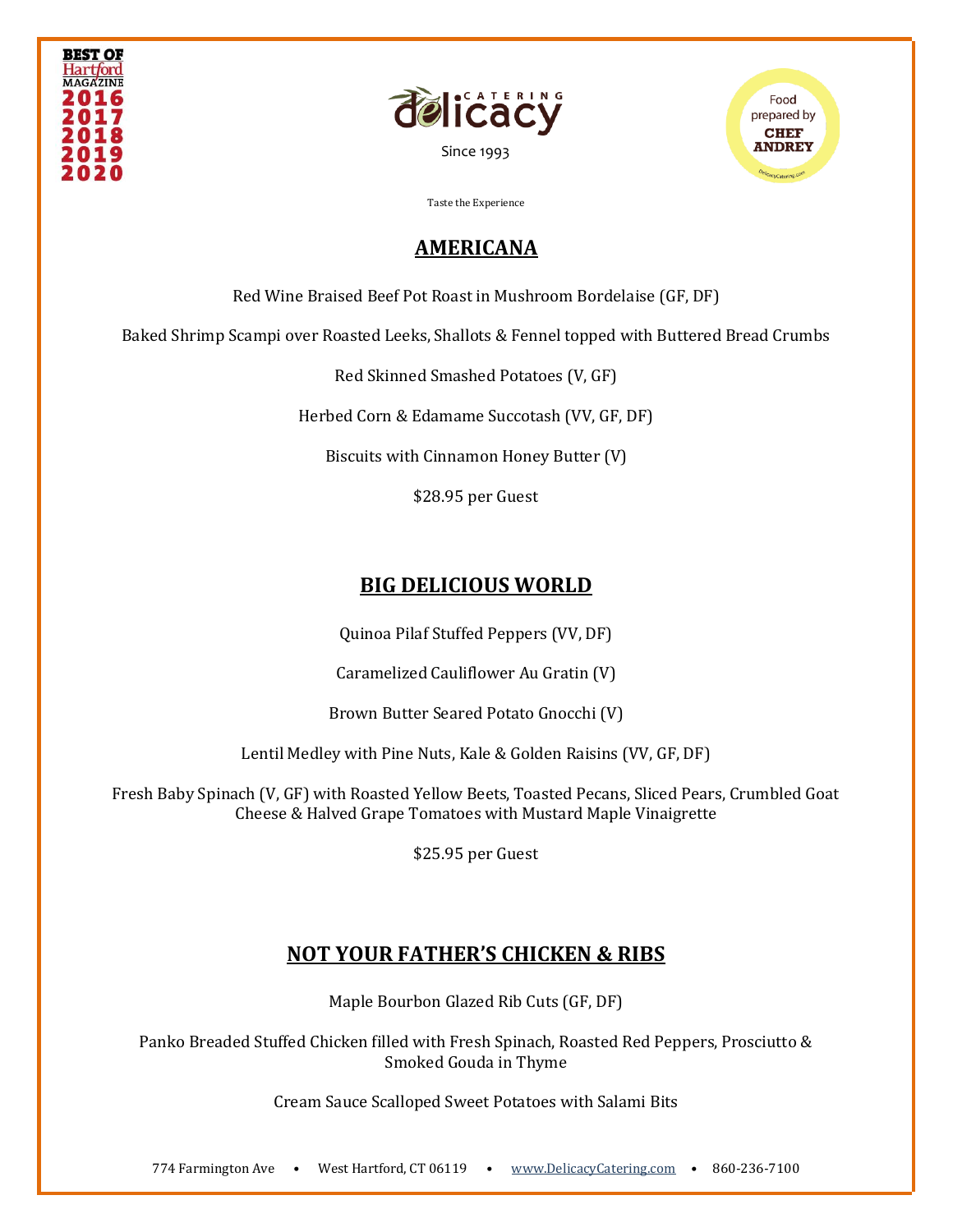





Baked Beans (GF, DF)

Cabbage Apple Slaw (VV, GF, DF)

\$27.95 per Guest

# **FARMYARD**

Chicken Adobo (DF) Seared & Roasted Legs & Thighs

Braised Beef Brisket with Onion Gravy (DF)

Autumn Root Vegetable Smash (V, GF) Carrot, Parsnip & Yukon Gold Potatoes smashed with Roasted Garlic, Horseradish & Butter

Maple Glazed Heirloom Carrots (V, GF)

Harvest Breads (V)

Pumpkin & Zucchini Quick Breads

\$28.95 per Guest

### **FIELD & STREAM**

Pan Seared Cod in Herbed Butter (GF)

Tuscan Marinated Flank Steak fanned & displayed and served at room temperature on oversized wood boards beautifully garnished with Pickled Vegetables accompanied by Chimichurri Sauce & Fig Mustard and Assorted Freshly Baked Rolls

Trio of Oven Roasted Seasonal Squashes (V, GF) tossed in Butter, Brown Sugar & Spices

Herbed Italian Orzo (VV, DF) gently steamed & tossed with Virgin Olive Oil & Fresh Herbs